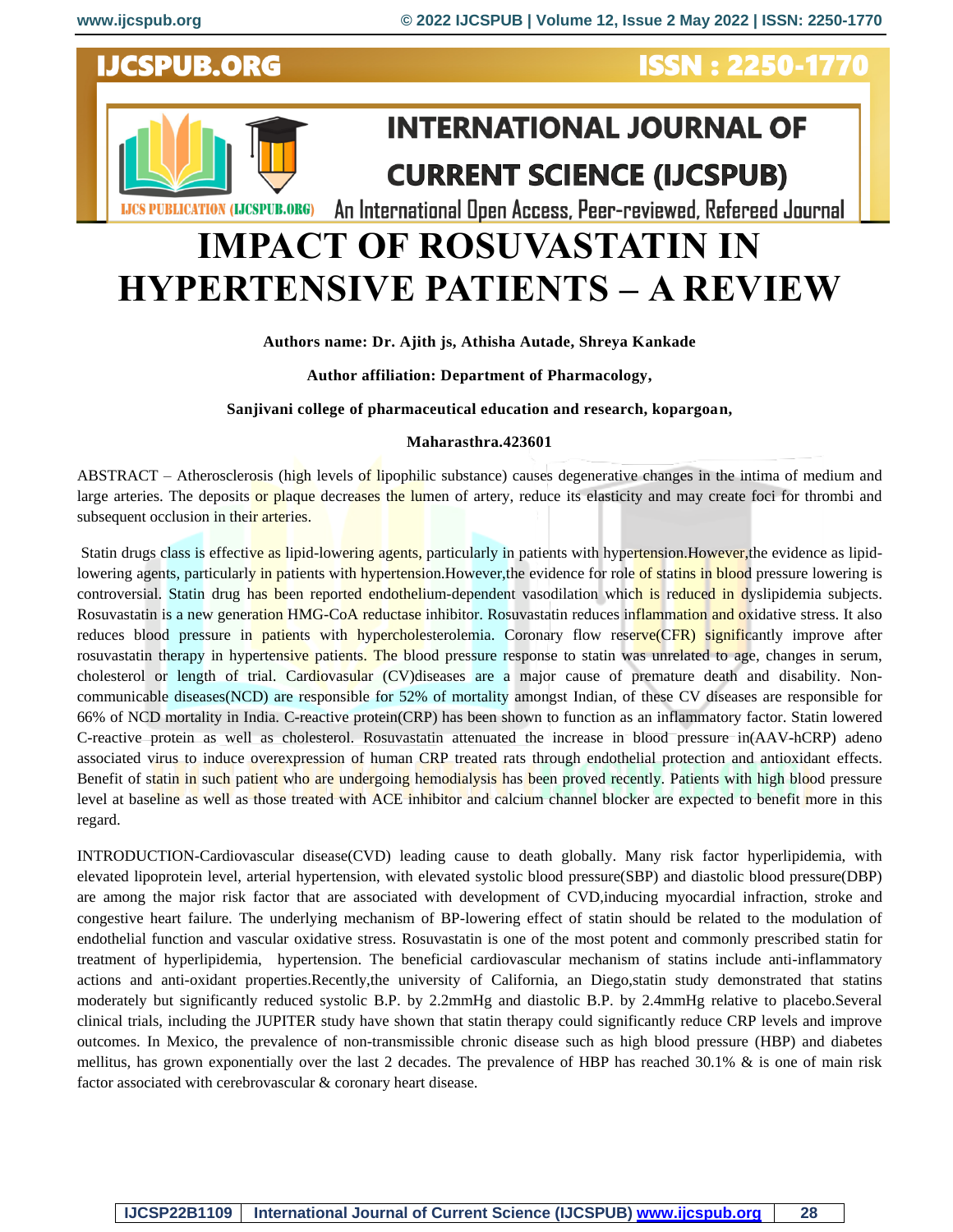Rosuvastatin is a HMG-CoA reductase inhibitor. It has an additional polar methane sulphonide group. This makes rosuvastatin less lipophilic & improves its ionic interaction with HMG-CoA reductase. The inhibition is selective & reversible. This inhibition leads to decreased sterol synthesis & hence decreased hepatocellular cholesterol, resulting in enhanced synthesis of LDL receptor & hence more LDL is being taken from circulation from liver. This leads to decrease in LDL-C & total cholesterol (TC) concentration in circulation. It has shown anti-inflammatory effects which is due to reduction in high sensitivity C-reactive protein.The anti-thrombotic effects of rosuvastatin are due to its ability to reduce platelet aggregation. The only large scale trial involving greatly increased risk of CVD patients population, Die Deutsche Diabetes Dialyse Studie(the 4D study),showed on significant benefit of statin therapy with regard to a composite cardiovascular end point.

Clinical Pharmacokinetics-1)Absorption- Rosuvastatin has oral bioavailability of 20% with peak plasma levels achieved in 5 hours.2)Distribution- Rosuvastatin is 88% plasma protein bound with volume of distribution being 134 litres.3)Metabolism- It is mainly metabolized by CYP 2C9 to a less potent metabolite N-desmethyl rosuvastatin.It shows minimal drug-drug interactions & plasma half-life of rosuvastatin is 19 hours.4)Elimination- Approximately 90% of rosuvastatin is eliminated in faeces with 10% being eliminated in urine.

### MATERIALS & METHODS

The patients included RCTs that investigated the effect of rosuvastatin on B.P.Studies were eligible to meet following criteria-1) Patients with hypertension.

- 2) Rosuvastatin treatment.
- 3) Standard care or placebo.
- 4) Outcome: changes in DBP or SBP.

Patients of 18 to 25 years of age were eligible if they had at least one vessel with 20% stenosis on clinically indicated coronary angiography & a target vessel for imaging which less than 50% obstruction. Patients who had not been treated with statin in there preceding 4 weeks were required to have an LDL cholesterol level at entry that was higher 100mg per deciliter(2.6mmol per lit);those who have not received such treatment were required to have a level higher than 80mg per decilit.(2.1mmol per lit).

During treatment, levels of HDL & LDL cholesterol & triglycerides were measured at  $6, 12, 18$  & 24 months. Levels of CRP were measured at 12  $\&$  24 months. Men 50 years of age or older  $\&$  women 60 years of age or older were eligible for the trial if they did not have a history of cardiovascular disease & if at initial screening visit, they had an LDL cholesterol levels of less than 130 mg per decilit.(3.4 mmol per lit.) & high sensitivity CRP level of 2.0mg per lit or more

### **DISCUSSION**

We found that addition of rosuvastatin to lifestyle modification  $\&$  antihypertensive medications was associated with improvement of CFR in hypertensive patients with cardiovascular risk factor. By taking into account this assertion together with the quality of evidence found in the study aforementioned; rosuvastatin could be considered as the first choice for cardiovascular high-risk patients.

**Duk-Hyun Kang,et al** –Found that statin therapy decrease cardiac morbidity & mortality in patients with CAD & hypercholesterolemia including regression of atheroma & stabilization of atherosclerotic plaques.

2)**Sungjae Lee, et al** –Suggested that rosuvastatin exert a modest DBP-lowering effect in patient with hypertension & dyslipidemia when combined with antihypertensive agent.BP-lowering effect of statin,with are currently the best selling prescription drug worldwide.

3)**D.Sriram and P.Yogeeswari,et al**-Suggested that statins are most effective cholesterol- lowering drugs. Thay are competitive inhibitor.

4**)Pena Seijo,et al**-Rosuvastatin reduces ambulatory BP & increases nocturnal BP declined when administered at bedtime apart from lipid lowering effect.This BP lowering effect may be related to improved endothelium dysfunction that use to be common at dyslipidemia subjects.

5)**Anel Gomez-Garcia,et al**-The results show that patients with HBP & dyslipidemia who are treated with rosuvastatin 10mg/day experience a significant reduction in their LDL-C plus a moderate increase in their HDL-C concentration. Rosuvastatin reduce inflammation & oxidative stress & may therefore offer a protective effect against CVD.

**IJCSP22B1109 International Journal of Current Science (IJCSPUB) [www.ijcspub.org](http://www.ijcrt.org/) 29**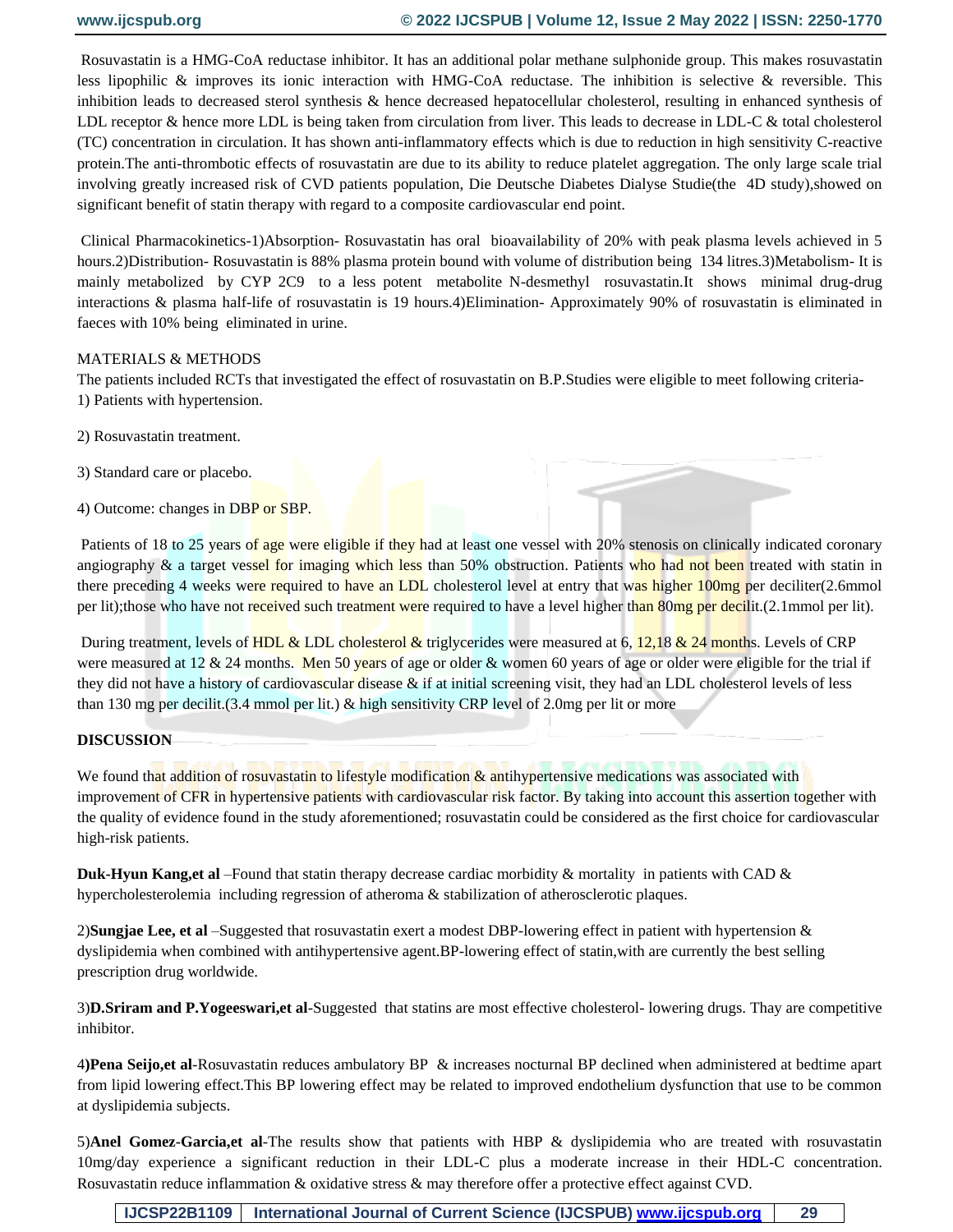6**)Xuguang Li,etal**-effect of rosuvastatin on CRP-induce increase in SBP. Therefore, rosuvastatin modestly, but significantly, lowered SBP induce by CRP overexpression.

7)**Ahai Luvai,et al**- Rosuvastatin is synthetic with a relatively low lipophilicity when compared with other statin & has minimal entry into peripheral cells. JUPITER showed that reduction in CV events & all-cause mortality of rosuvastatin in primary prevention in patients with lower CV risk.

8**)Sung-A Chang,et al**-The 3-hydroxy-3-methylgutaryl-CoA reductase inhibitor ,commonly referred to as statin, are well-known potent lipid lowering agent. In addition to their primary effect, the statin have been shown to have cleiotropic effect on cardiovascular system, including anti-inflammatory, ant oxidative & endothelial protective effect & thus have been tested as a therapeutic agent.

9)**Shingo Seki,et al-** suggested that BP lowering effect may be related to improved endothelium dysfunction that use to be common at dyslipidemic subjects.

10)**Tasquale Strazzullo,et al**-The meta-analysis provided evidence of a favorable effect of statin on BP, particularly SBP & indicated that the effect was larger in individuals with elevated BP.

 11)**Gurpreet S Wander,et al**-Found that rosuvastatin is one of most commonly used statin.It is a potent, effective & safe HMG-CoA reductase inhibitor. It is more effective LDL reduction.

. 12)**Francesca Cortese,et al**-Rosuvastatin is fully synthetic statin.Interfer with the endogenous synthesis of cholesterol through competitively inhibiting the 3-hydroxy-3-methyl glut aryl CoA reductase, a liver enzyme responsible of the rate-limiting step in cholesterol synthesis.

13**)Mariusz Stepien,et al**-Statins may exert a mild, but clinically relevant, antihypertensive effect which is probably mediated by mechanisms that are independent of their lipid-lowering effect.

14)Stethen J, et al-Maximal doses of rosuvastatin & atorvastatin resulted in significant regression of coronary atherosclerosis. Be spite the lower level of LDL-cholesterol  $\&$  the higher level of HDL-cholesterol achieved with rosuvastatin.

15**)Bengt C,et al**-In patient undergoing hemodialysis, the initiation of treatment with rosuvastatin lowered the LDL-cholesterol level.

16)**Paul M Ribker,et al**-apparently healthy person without hyperlipidemia but with elevated high-sensitivity CRP level, rosuvastatin significantly reduced the incidence of measure CV event.

17)**Hyoeum Kin,et al**-In the field of CV preventive medicine, statin have become an indispensible component.

18)**Toshiyuki Nishikido,et al**-High-dose statin therapy significantly reduced the sd-LDL & MBA-LDL component of atherosclerotic lipoprotein without adverse event in comparison with low-dose statin therapy.

19)**Jaakko Tuomilehto,et al**-Rosuvastatin offer several advantages in the treatment of dyslipidemia. Rosuvastatin is particularly suitable for patient with metabolic syndrome since it also raises HDL-C & lower serum triglyceride significantly. It produces beneficial effects on all key lipid parameter at low doses.

20)**John E.Feliciano-Alfonso,et al**-It is possible to assert that rosuvastatin is more advantageous & cost-effective than other statins with regard to its LDL-C reduction & percentage of patients reaching a goal, with a similar safety profile.